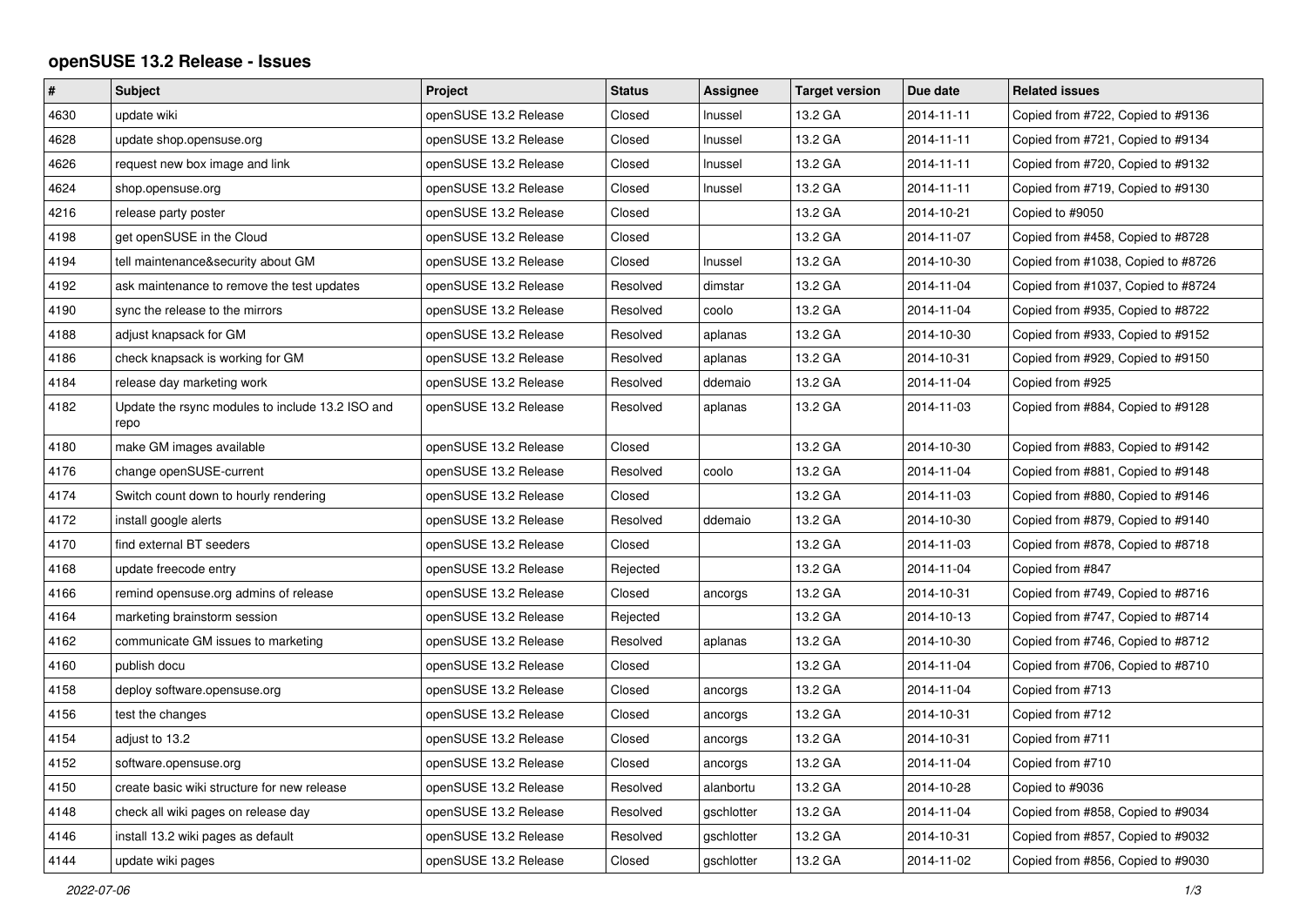| $\vert$ # | Subject                                                                              | Project               | <b>Status</b> | Assignee   | <b>Target version</b> | Due date   | <b>Related issues</b>              |
|-----------|--------------------------------------------------------------------------------------|-----------------------|---------------|------------|-----------------------|------------|------------------------------------|
| 4142      | move 13.1 to archive                                                                 | openSUSE 13.2 Release | Closed        | gschlotter | 13.2 GA               | 2014-11-02 | Copied from #855, Copied to #9028  |
| 4140      | update opensuse wiki                                                                 | openSUSE 13.2 Release | Closed        |            | 13.2 GA               | 2014-11-04 | Copied from #854, Copied to #9026  |
| 4138      | deploy www.o.o                                                                       | openSUSE 13.2 Release | Closed        | ancorgs    | 13.2 GA               | 2014-11-04 | Copied from #915                   |
| 4136      | translate snippet                                                                    | openSUSE 13.2 Release | Closed        | ancorgs    | 13.2 GA               | 2014-10-31 | Copied from #914                   |
| 4134      | commit text to www.o.o                                                               | openSUSE 13.2 Release | Closed        | ancorgs    | 13.2 GA               | 2014-11-04 | Copied from #427                   |
| 4132      | Write snippet for www.o.o                                                            | openSUSE 13.2 Release | Closed        | ancorgs    | 13.2 GA               | 2014-10-28 | Copied from #426                   |
| 4130      | www.opensuse.org                                                                     | openSUSE 13.2 Release | Closed        | ancorgs    | 13.2 GA               | 2014-11-04 | Copied from #425                   |
| 4128      | Adapt http://mirrors.opensuse.org/ to list the 13.2<br>mirrors                       | openSUSE 13.2 Release | Closed        |            | 13.2 GA               | 2014-10-30 | Copied from #999                   |
| 4126      | translate social media messages                                                      | openSUSE 13.2 Release | Resolved      | mlin7442   | 13.2 GA               | 2014-10-30 | Copied from #924, Copied to #9060  |
| 4124      | Social media messages for SUSECon & openSUSE<br>Summit                               | openSUSE 13.2 Release | Closed        |            | 13.2 GA               | 2014-10-30 | Copied from #1042, Copied to #9058 |
| 4122      | Make sure we have the right people prepared to send<br>out the social media messages | openSUSE 13.2 Release | Closed        | ancorgs    | 13.2 GA               | 2014-10-30 | Copied from #432, Copied to #9056  |
| 4120      | Create social media messages                                                         | openSUSE 13.2 Release | Closed        | ddemaio    | 13.2 GA               | 2014-10-30 | Copied from #431, Copied to #9054  |
| 4118      | Social media marketing                                                               | openSUSE 13.2 Release | Resolved      | ddemaio    | 13.2 GA               | 2014-10-30 | Copied from #430, Copied to #9052  |
| 4116      | Create event pages on Facebook, Google+                                              | openSUSE 13.2 Release | Resolved      | ddemaio    | 13.2 GA               | 2014-10-28 | Copied from #646, Copied to #9048  |
| 4114      | Update release party wiki pages                                                      | openSUSE 13.2 Release | Closed        | mlin7442   | 13.2 GA               | 2014-10-17 | Copied from #645, Copied to #9046  |
| 4112      | Write release party invitation article                                               | openSUSE 13.2 Release | Closed        |            | 13.2 GA               | 2014-10-21 | Copied from #644, Copied to #9044  |
| 4110      | <b>Release Parties</b>                                                               | openSUSE 13.2 Release | Resolved      | ddemaio    | 13.2 GA               | 2014-10-28 | Copied from #428, Copied to #9042  |
| 4108      | Release Marketing                                                                    | openSUSE 13.2 Release | Closed        |            | 13.2 GA               | 2014-11-04 | Copied from #421                   |
| 4104      | <b>Sneak Peeks</b>                                                                   | openSUSE 13.2 Release | Rejected      |            | 13.2 GA               | 2014-11-04 | Copied from #429, Copied to #9062  |
| 4102      | Publish an article asking people to help promote the<br>upcoming release.            | openSUSE 13.2 Release | Resolved      | ddemaio    | 13.2 GA               | 2014-10-29 | Copied from #728, Copied to #9126  |
| 4100      | Create social media backgrounds and badges                                           | openSUSE 13.2 Release | Resolved      | ddemaio    | 13.2 GA               | 2014-11-03 | Copied from #477, Copied to #9068  |
| 4098      | Create release counter for oS 13.1                                                   | openSUSE 13.2 Release | Closed        |            | 13.2 GA               | 2014-11-03 | Copied from #476, Copied to #9066  |
| 4096      | Promotional artwork                                                                  | openSUSE 13.2 Release | Resolved      | ddemaio    | 13.2 GA               | 2014-11-03 | Copied from #475                   |
| 4094      | Update screenshots in landing page                                                   | openSUSE 13.2 Release | Closed        | ancorgs    | 13.2 GA               | 2014-11-04 | Copied from #1108                  |
| 4092      | translate release announcement                                                       | openSUSE 13.2 Release | Resolved      | mlin7442   | 13.2 GA               | 2014-10-30 | Copied from #1064, Copied to #9138 |
| 4082      | send press kit                                                                       | openSUSE 13.2 Release | Resolved      | ddemaio    | 13.2 GA               | 2014-10-22 | Copied from #922, Copied to #9096  |
| 4080      | Assemble press kit.                                                                  | openSUSE 13.2 Release | Resolved      | ddemaio    | 13.2 GA               | 2014-10-22 | Copied from #457, Copied to #9094  |
| 4078      | Write 'reviewers guide', the mail for the press                                      | openSUSE 13.2 Release | Resolved      | ddemaio    | 13.2 GA               | 2014-10-22 | Copied from #456, Copied to #9092  |
| 4076      | Create list of people who can be interviewed                                         | openSUSE 13.2 Release | Resolved      | ddemaio    | 13.2 GA               | 2014-10-22 | Copied from #455, Copied to #9090  |
| 4074      | Create a Press Kit and send it to the press                                          | openSUSE 13.2 Release | Resolved      | ddemaio    | 13.2 GA               | 2014-10-22 | Copied from #453, Copied to #9088  |